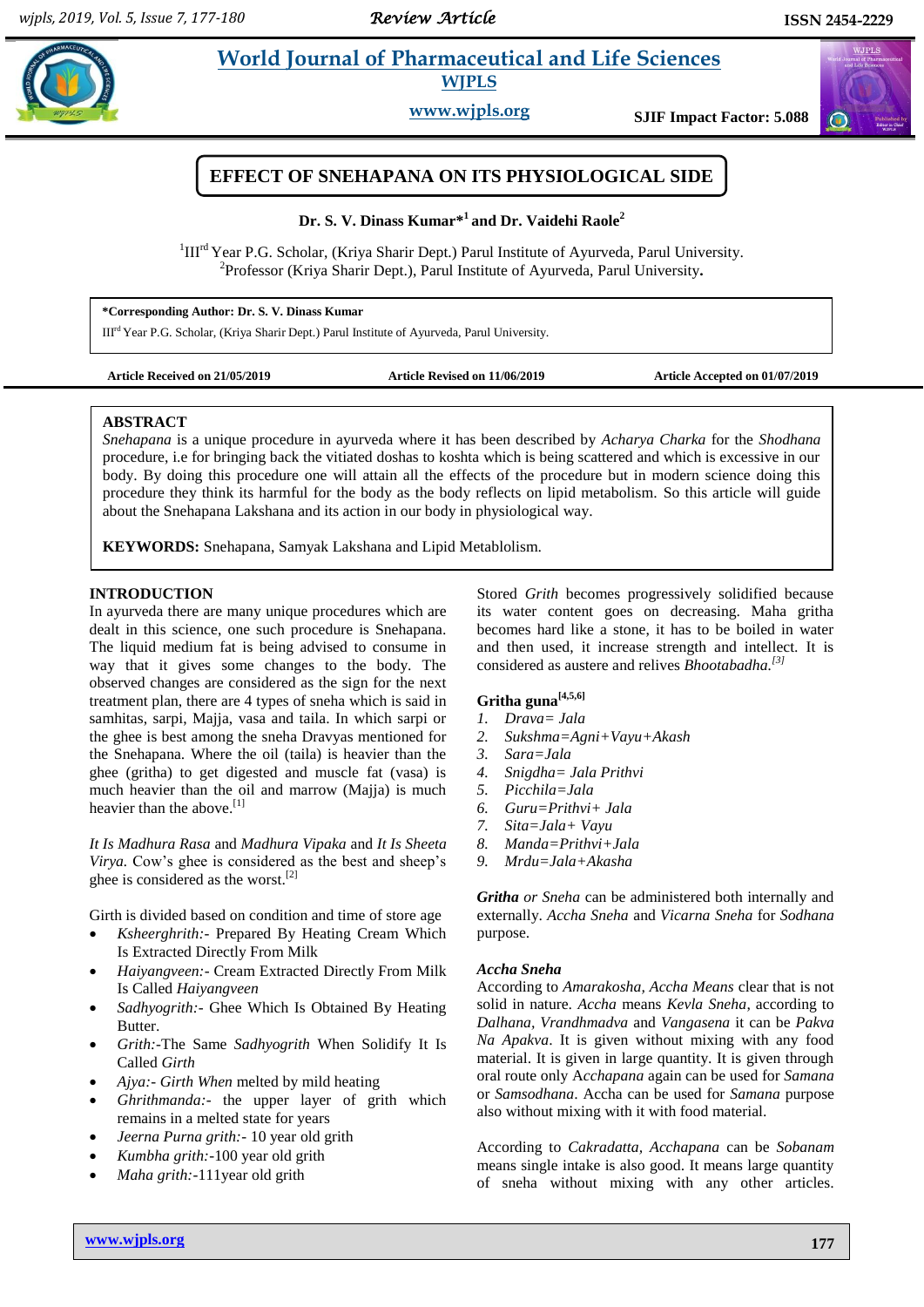Regarding the intake of sneha *Accha Sneha* is the among best *Snehana* therapy.

*Dalhana Opines That Kevala Sneha* is the synonym of *Accha Sneha* which means administration of processed or unprocessed sneha done not mixed with other liquids or medium. The following are the criteria have to follow for *Accha Sneha,* The quantity of sneha should be considered more than that of *Vicarna Sneha.*

Oral administration of pure sneha not mixed with mixtures; however suitable anupana said by classics can be used.

# *Vicarna Sneha*

It is the method of using sneha with various preparations like *Odana, Vilepi, Yavgu*, etc. it is prescribed to those who are aversion for taking sneha substances, who are in the habit of *Madhyapana*, those who are having *Mrdu Kosta,* those who are resistant to physical strain. *Acharya Susruta* further added as this should be prescribed in the condition of *Thrishna* and *Usna* kala.<sup>[7]</sup>

## **Samyak snigdha Lakshana**

- Downward movement of vata.
- Increase digestive activity
- Feces becomes fatty
- Exhaustion

These are signs observed during when the Snehana is done properly.<sup>[8]</sup>

## **Acchana panamatra**

In snehanapana the quantity of sneha administered is determined based on the type of agni and koshta the individual has. So it is always best to observe the these before starting the Snehapana, where the dosage of sneha increases latterly by 2yama, 4yama and eight yama which is considered mild and the dose increases by medium and high. It is always best to start with the minimal dose for sneha.<sup>[9]</sup>

**When to administer sneha:-** For *Shodhana* purpose it is advised that consuming plain fat medium is suitable which should be after complete digestion of food and it should be large dose how the person digestion capacity is.

For *Samana* purpose it is advised during when the person is hungry and in fasting and the followed dose should be of medium.

For *Brhama* it should be mixed with meat soup or wine etc, and should be consumed with food with minimal dosage.<sup>[10]</sup>

As we observe the Lakshana's, once the procedure is started and the dosage is administered, the physiology of ghee or the fat in ghee is started.

#### **Lipid metabolism**

Fat or lipids are mostly consumed in the form of **neutral fats,** which are also known as **triglycerides.**  Triglycerides are made up of glycerol nucleus and free fatty acids. Triglycerides form the major constituent in foods of animal origin and much less in foods of plant origin. Apart from triglycerides, usual diet also contains small quantities of **cholesterol** and **cholesterol esters.**

Dietary fats are classified into two types:

- 1. Saturated fats
- 2. Unsaturated fats.

# **SATURATED FATS**

Saturated fats are the fats which contain triglycerides formed from only saturated fatty acids. The fatty acids having maximum amount of hydrogen ions without any double bonds between carbon atoms are called saturated fatty acids.

## **UNSATURATED FATS**

Fats containing unsaturated fatty acids are known as unsaturated fats. Unsaturated fatty acids are fatty acids formed by dehydrogenation of saturated fatty acids.

Unsaturated fats are classified into three types:

1. Monounsaturated fats

2. Polyunsaturated fats

3. Transfats.

## **1. Monounsaturated Fats**

Unsaturated fats which contain one double bond between the carbon atoms are called monounsaturated fats.

# **2. Polyunsaturated Fats**

Unsaturated fats with more than one double bond between the carbon atoms are called polyunsaturated fats. Polyunsaturated fats belong to the family of essential fatty acids (fatty acids required in diet). Polyunsaturated fats are of two types:

1. Omega-3 fats or omega 3

Fatty acids having double bond in the third space from the end of the carbon chain.

2. Omega-6 fats or omega 6

Fatty acids having double bond in the sixth space from the end of the carbon Chain. Both omega-3 and omega-6 fatty acids are beneficial to the body. However, consuming too much of omega 6.

## **3. Trans fats**

Tran's fats or Trans fatty acids are unsaturated fatty acids, With molecules containing trans (across or opposite Side) double bonds between carbon atoms.

# **DIGESTION OF LIPIDS**

Lipids are digested by lipolytic enzymes.

# **IN THE MOUTH**

Saliva contains **lingual lipase.** This enzyme is secreted by lingual glands of mouth and swallowed along with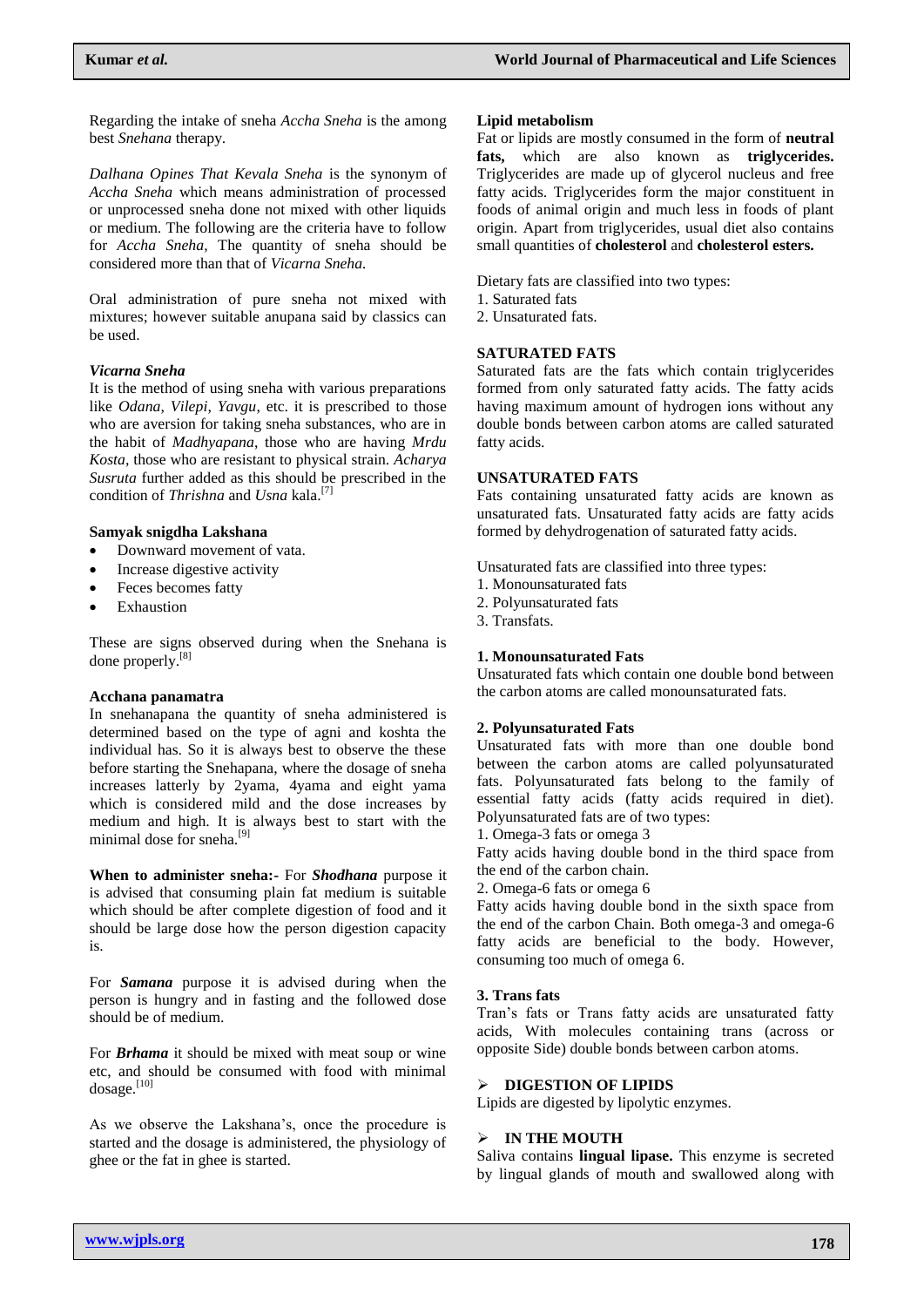saliva. So, the lipid digestion does not commence in the mouth.

# **IN THE STOMACH**

Gastric lipase or tributyrase is the lipolytic enzyme present in gastric juice.

# **IN THE INTESTINE**

Almost all the lipids are digested in the small intestine because of the availability of bile salts, pancreatic lipolytic enzymes and intestinal lipase.

# **Role of Bile Salts**

Bile salts play an important role in the digestion of lipids Lipolytic Enzymes in Pancreatic Juice. Pancreatic lipase is the most important enzyme for the digestion of fats. Other lipolytic enzymes of pancreatic juice are cholesterol ester hydrolase, phospholipase A and phospholipase B Lipolytic Enzyme in Succus Entericus. Intestinal lipase is the only lipolytic enzyme present in Succus Entericus.

**FINAL PRODUCTS OF FAT DIGESTION;** Fatty acids, cholesterol and monoglycerides are the final products of lipid digestion.

# **ABSORPTION OF LIPIDS**

Monoglycerides, cholesterol and fatty acids from the micelles enter the cells of intestinal mucosa by simple diffusion. Further transport occurs as follows:

1. In the mucosal cells, most of the monoglycerides are converted into triglycerides. Triglycerides are also formed by re-esterification of fatty acids with more than 10 to 12 carbon atoms. Some of the cholesterol is also esterified.

Triglycerides and cholesterol esters are coated with a layer of protein, cholesterol and phospholipids to form the particles called chylomicrons**.** Chylomicrons cannot pass through the membrane of the blood capillaries because of the larger size. So, these lipid particles enter the lymph vessels and then are transferred into blood from lymph.

2. Fatty acids containing less than 10 to 12 carbon atoms enter the portal blood from mucosal cells and are transported as free fatty acids or unesterified fatty acids. Most of the fats are absorbed in the upper part of small intestine. Presence of bile is essential for fat absorption.

# **STORAGE OF LIPIDS**

Lipids are stored in adipose tissue and liver. Fat stored in adipose tissue is called neutral fat or tissue fat. When chylomicrons are travelling through capillaries of adipose tissue or liver, the enzyme called lipoprotein lipase present in the capillary endothelium hydrolyzes triglycerides of chylomicrons into free fatty acids (FFA) and glycerol. FFA and glycerol enter the fat cells (adipocytes or lipocytes) of the adipose tissue or liver cells. Then, the FFA and glycerol are again converted

into triglycerides and stored in these cells. Other contents of chylomicrons such as cholesterol and phospholipids, which are released into the blood, combine with proteins to form lipoproteins. When other tissues of the body need energy, triglycerides stored in adipose tissue is hydrolyzed into FFA and glycerol. FFA is transported to the body tissues through blood.

# **TRANSPORT OF LIPIDS IN BLOOD – LIPOPROTEINS**

Free fatty acids are transported in the blood in combination with albumin. Other lipids are transported in the blood, in the form of lipoproteins.

# **LIPOPROTEINS**

Lipoproteins are the small particles in the blood which contain cholesterol, phospholipids, triglycerides and proteins. Proteins are beta globulins called apoproteins. Classification of Lipoproteins

Lipoproteins are classified into four types on the basis of their density:

- 1. Very-low-density lipoproteins (VLDL): Contain high concentration of triglycerides (formed from FFA and glycerol) and moderate concentration of cholesterol and phospholipids
- 2. Intermediate-density lipoproteins (IDL): Formed by the removal of large portion of triglycerides from VLDL by lipoprotein lipase. Concentration of cholesterol and phospholipids increases because of removal of triglycerides.
- 3. Low-density lipoproteins (LDL): Formed from IDL by the complete removal of triglycerides. These lipoproteins contain only cholesterol and phospholipids.
- 4. High-density lipoproteins (HDL): Contain high concentrations of proteins with low concentration of cholesterol and phospholipids. All the lipoproteins are synthesized in liver. HDL is synthesized in intestine also.

## **Functions of Lipoproteins**

Primary function of lipoproteins is to transport the lipidsvia blood to and from the tissues.

Importance of Lipoproteins:-

## **High-density lipoprotein**

High-density Lipoprotein (HDL) is referred as the 'good cholesterol' because it carries cholesterol and Phospholipids from tissues and organs back to the liver for degradation and elimination. It prevents the deposition of cholesterol on the walls of arteries, by carrying cholesterol away from arteries to the liver. High level of HDL is a good indicator of a healthy heart, because it reduces the blood cholesterol level.

HDL also helps in the normal functioning of some hormones and certain tissues of the body. It is also used for the formation of bile in liver.